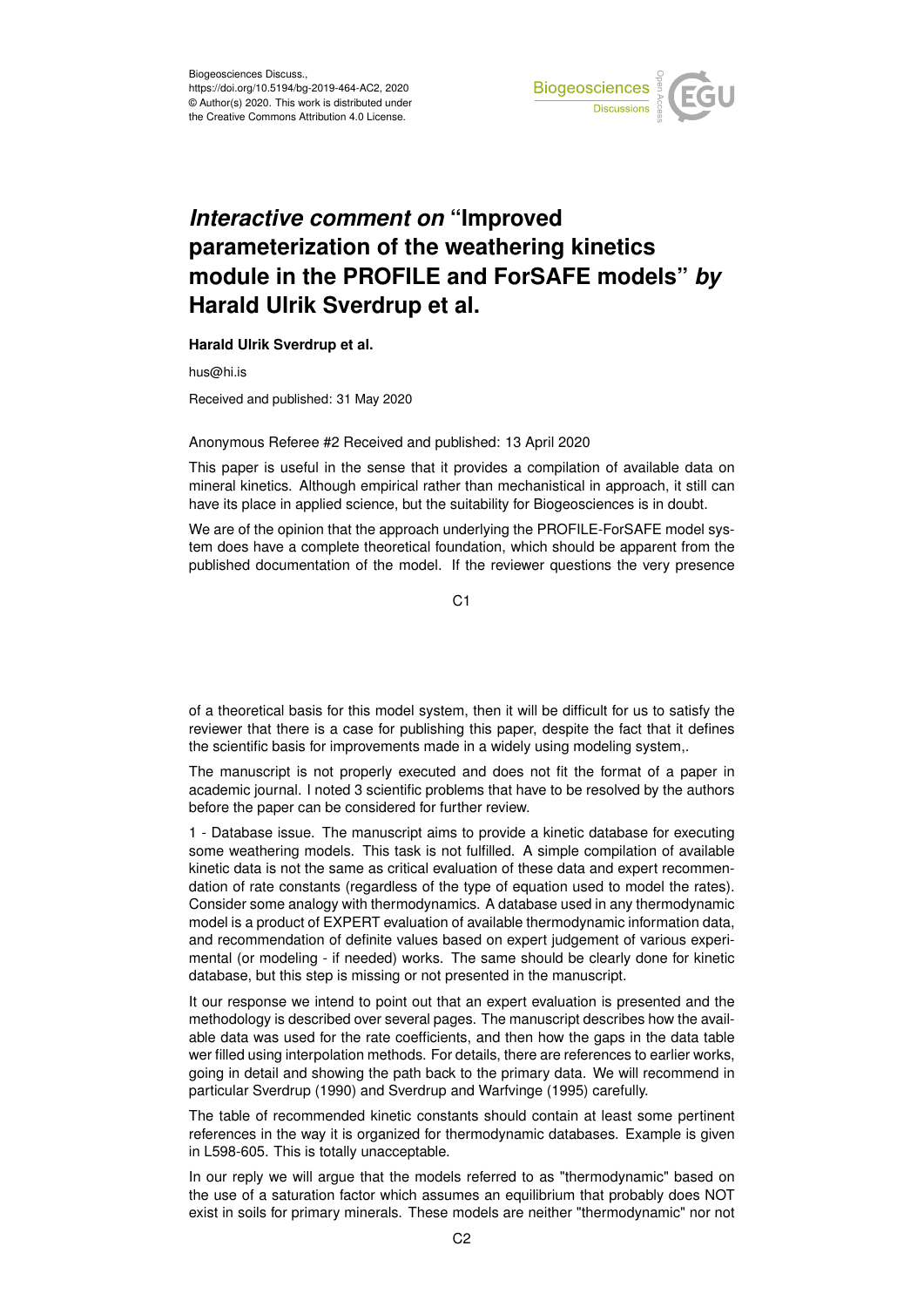pass any field test. The resulting weathering rates obtained with these models are from 3 to 4 orders off when tested on field, which means they are not useful. Only the use of massive adjustments make the results appear as publishable. The geochemical community sometimes failed to take this fact in, and failed to make necessary innovations. We will argue that the scientific discussion about weathering should have room for alterantives to the thermodynamic approach. But if this see seen as "totally unacceptable", then we believe that the reviewer would not have accepted any of the papers published on the PROFILE-ForSAFE system of models.

Original data and their quality evaluation should be presented. Another example is L 921-923: the use of inter-mineral interpolations and of analogues is totally obscure.

Sverdrup (1990) explains how this was done, and this has been elaborated in later publications.

2 - Natural application issue. The dissolution of alumosilicates, at far from equilibrium conditions at least, is controlled by activity of free Al3+(aq) in solution (unequivocally demonstrated by group of Schott, Oelkers). The binding of Al3+ to natural organic ligands decreases the activity of main inhibitor of alumosilicate dissolution and thus increases the rates. This Al complexation is not considered (or not described) in the model because simple organic ligands (carboxylates, aromatic) cannot be used to predict Al3+ speciation in the presence of complex fulvic and humic acids, as well as organo-mineral (Al, Fe) colloids.

We agree that the solution activity Al3+ is part of the braking mechanism, and there is more than just Al3+ being involved. This is all considered in the model (See the references to our work on this), and described in detail the referenced papers published by the authors on the subject.

The authors mention some acids (L306-307) but what are these acids? Some soils contain 5-10 cm of organic layer and then the mineral layer occurs. These minerals will interact with DOM. The equation 13 is not justified.

C3

For how this was derived, we will back to Sverdrup (1990), Sverdrup and Warfvinge (1995) and further work by Sverdrup and Holmqvist in the years after. The organic acids were assembled into two groups, depending on reactivity with the surfaces (Sverdrup 1990). We disagree with the reviewer and have data to show the expression is valid and justified. That has been published several times, and we will call the reviewer's attention to this. Other researchers also support such a formulation.

Why mineral dissolution should be slowing with increasing organic ligand concentration (L395)? This contradicts to a large body of knowledge on mineral dissolution, notably of alumosilicate minerals.

We will disagree with this, by taking the reviewr through the relevant equations, and also with with references to Sverdrup (1990), Sverdrup and Warfvinge (1995). The rate of dissolution increases with the activity of the organic ligand at the surface. When all adsorption sites at the surface are occupied, then increasing solution concentration will have no further accelerating effect (Sverdrup 1990). This is evident from the rate equation.

How the secondary mineral precipitation was modelled?

This was modelled as kinetic precipitation, and is detailed in the description of the SkogSAFE model version (Rietz 1995). This was tested at the chronosequences and data from the integrated monitoring sites at the Gårdsjøn Research Catchment.

3 - The quality of modeling is not demonstrated. The use of Na (Figs 13, 14, 15) without considering stochiometry and Si release rate is not suitable.

The stochiometry is explained in Sverdrup (1990) and Sverdrup and Warfvinge (1995). We ill provide precise direction to where that was discussed, so that we can hopefully make clear that there is no need to republish that.

Original data allowing to see the quality to modeling should be presented. The model curves should be given for other plots (Figs 16 -18). Overall, the need of the empir